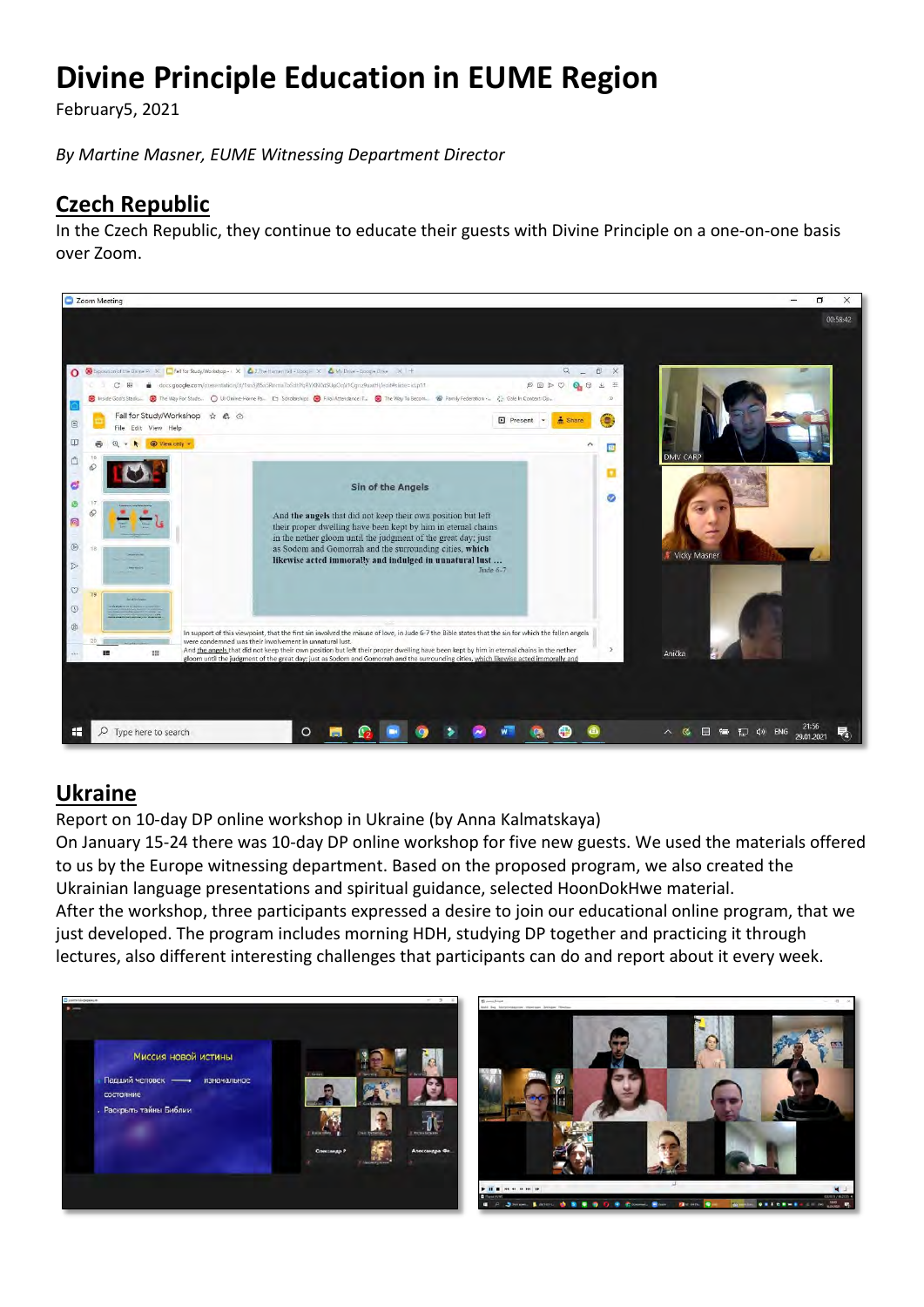## **United Kingdom**

Divine Principle education for the British clergy, where various pastors and religious leaders have been invited for a course of over 15 DP presentations over the next few months. Mr. Hana, the lecturer, will surely make a more detailed report.



#### **Lebanon**

In Lebanon, they started DP education over Zoom in the Arabic language for new members.

العدالة والحياد في طلب الحق يقول الكندي: «وينبغي لنا ان لا نستحي من استحسان الحق واقتناء الحق من أين أتي وإن أتي من الأجناس القاصية عنا والأمم المباينة لنا. فإنه لا شيء اولى بطالب الحق من الحق. لا ينبغي بخس الحق ولا تصغير ه بقائله أو بالذي أتي به ولا أحد بخس بالحق بل كل يشرفه **F. Layla Said** الحق »

# **Turkey**

In Turkey, they are giving continuously character education over Zoom to five new guests.

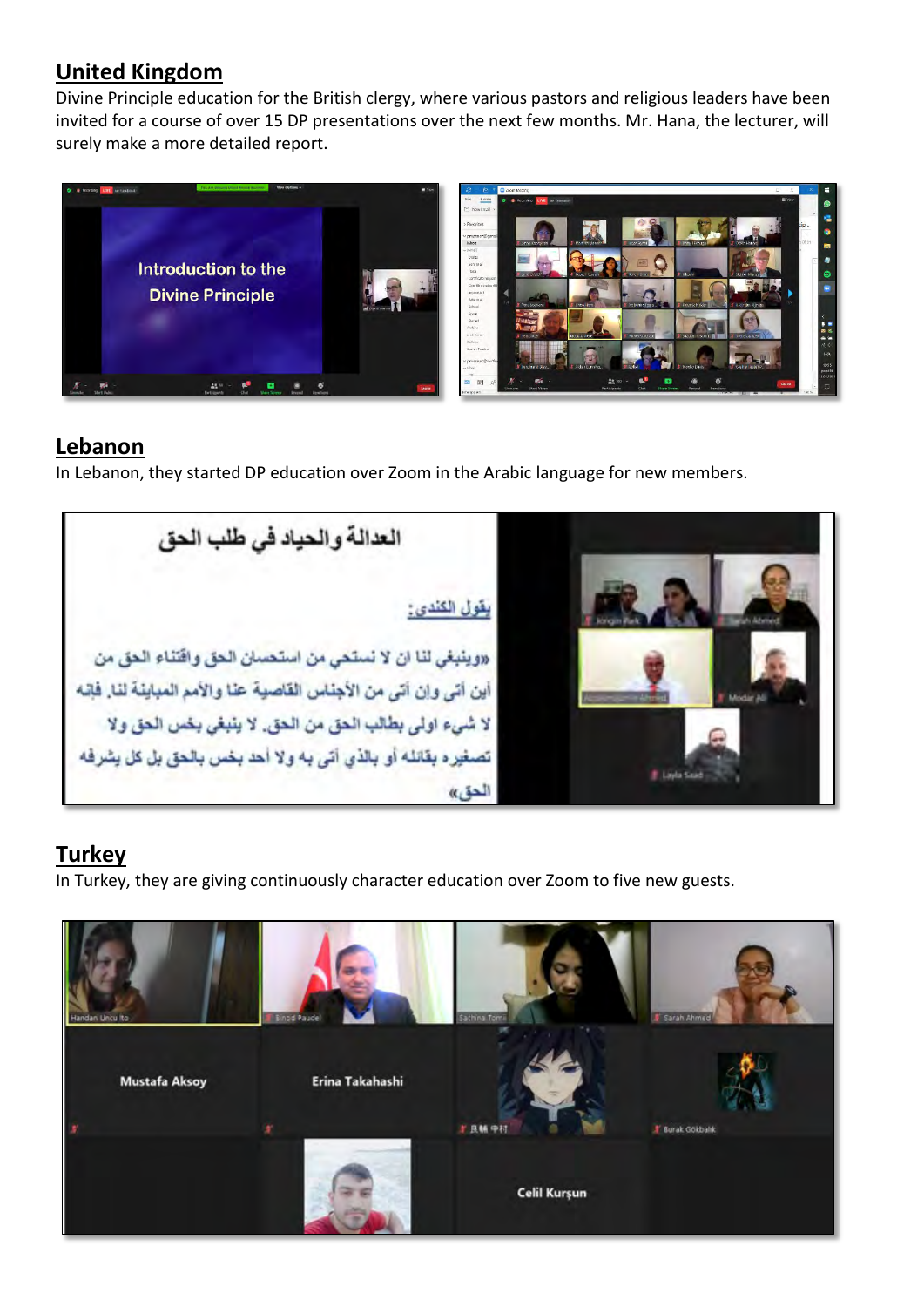## **EUME CARP**

On January 22, 2021, Mr. Andrei Esanu gave a public presentation for over 100 attendees on our CARP Platform on Finding Balance And Coping With Stress. Since Mr. Esanu is a psychotherapist (and also our member), he could give so much good advice to young people how to overcome adverse situations. It was very interesting to the young people, and we received so much positive feedback.



#### **How to become a DP lecturer**

We continued with our online series on How to teach the Divine Principle. Around 30 young people attended our last workshop.



## **HTM Activities - Moldova**

In January more than 50 couples from 3 districts (6 villages) in Moldova participated in HTM meetings called "Happy Family Club" (Home Church activities). These meetings were held by Family Federation in partnership with LPA and community leaders. In a warm atmosphere participants learned how to strengthen husband-wife relationship, and were encouraged to offer each other Christmas gifts prepared by Family Federation.